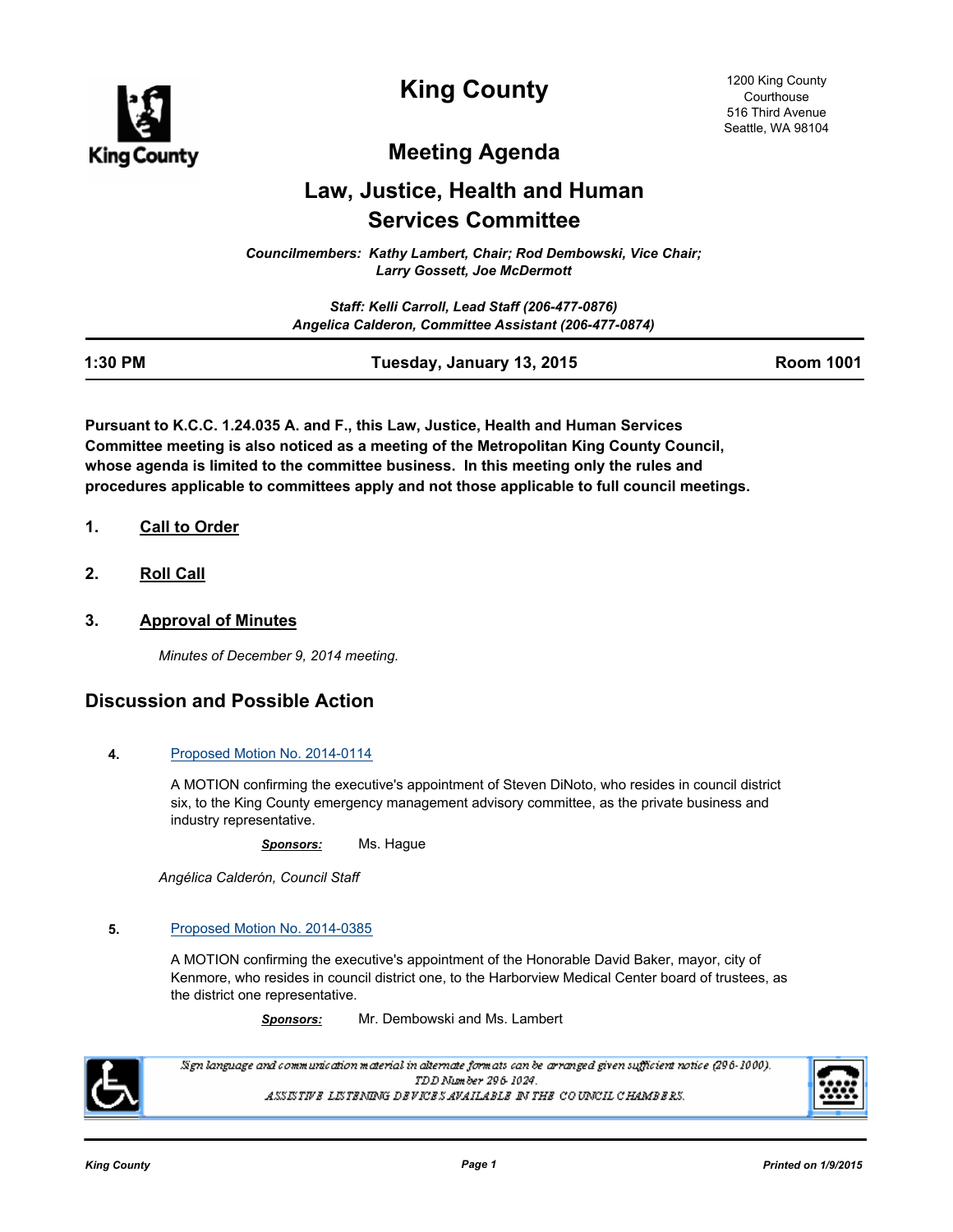*Angélica Calderón, Council Staff*

#### **6.** [Proposed Ordinance No. 2014-0480](http://kingcounty.legistar.com/gateway.aspx?m=l&id=/matter.aspx?key=15600)

AN ORDINANCE related to noise provisions; amending Ordinance 1396, Article III Section 7, as amended, and K.C.C. 11.04.230, Ordinance 1239, Sections 2 through 9, as amended, and K.C.C. 12.44.260, Resolution 16588, as amended, and K.C.C. 12.44.270, Ordinance 3139, Section 101, and K.C.C. 12.86.010, Ordinance 3139, Section 102, and K.C.C. 12.86.020, Ordinance 3139, Section 2 (part), as amended, and K.C.C. 12.87.010, Ordinance 3139, Section 302, and K.C.C. 12.88.020, Ordinance 3139, Section 3030, as amended, and K.C.C. 12.88.030, Ordinance 3139, Section 401, and K.C.C. 12.90.010, Ordinance 3139, Section 403, and K.C.C. 12.90.030, Ordinance 3139, Section 404, and K.C.C. 12.90.040, Ordinance 3139, Section 405, and K.C.C. 12.90.050, Ordinance 3139, Section 406, and K.C.C. 12.90.060, Ordinance 5096, Section 5, and K.C.C. 12.91.010, Ordinance 5096, Section 6, and K.C.C. 12.91.020, Ordinance 3139, Section 501, as amended, and K.C.C. 12.92.010, Ordinance 3139, Section 502, as amended, and K.C.C. 12.92.020, Ordinance 3139, Section 601, as amended, and K.C.C. 12.94.010, Ordinance 3139, Section 602, as amended, and K.C.C. 12.94.020, Ordinance 4449, Section 2, and K.C.C. 12.94.040, Ordinance 3139, Section 701, as amended, and K.C.C. 12.96.010, Ordinance 3139, Section 702, as amended, and K.C.C. 12.96.020, Ordinance 3139, Section 801, as amended, and K.C.C. 12.98.010, Ordinance 3139, Section 804, and K.C.C. 12.98.040, Ordinance 14114, Section 18, and K.C.C. 12.99.015, Ordinance 13263, Section 37, as amended, and K.C.C. 23.32.010, Ordinance 3139, Section 902, as amended, and K.C.C. 12.99.020, Ordinance 3139, Section 1001, and K.C.C. 12.100.010, Ordinance 6254, Section 2, as amended, and K.C.C. 14.30.020, Ordinance 15053, Section 11, as amended, and K.C.C. 16.82.105 and Ordinance 10870, Section 445, as amended, and K.C.C. 21A.22.070, adding new sections to K.C.C. chapter 12.86, recodifying K.C.C. 12.87.010, K.C.C. 12.88.010, K.C.C. 12.88.020, K.C.C. 12.88.030, K.C.C. 12.90.010, K.C.C. 12.90.020, K.C.C. 12.90.030, K.C.C. 12.90.040, K.C.C. 12.90.050, K.C.C. 12.90.060, K.C.C. 12.91.010, K.C.C. 12.91.020, K.C.C. 12.92.010, K.C.C. 12.92.020, K.C.C. 12.94.010, K.C.C. 12.94.020, K.C.C. 12.94.040, K.C.C. 12.96.010, K.C.C. 12.96.020, K.C.C. 12.98.010, K.C.C. 12.98.040, K.C.C. 12.98.050, K.C.C. 12.99.015, K.C.C. 12.99.020 and K.C.C. 12.100.010, repealing Ordinance 3139, Section 201, and K.C.C. 12.87.020, Ordinance 3139, Section 202, and K.C.C. 12.87.030, Ordinance 3139, Section 203, and K.C.C. 12.87.040, Ordinance 3139, Section 204, and K.C.C. 12.87.050, Ordinance 3139, Section 205, and K.C.C. 12.87.060, Ordinance 3139, Section 206, as amended, and K.C.C. 12.87.070, Ordinance 3139, Section 207, and K.C.C. 12.897.080, Ordinance 3139, Section 208, and K.C.C. 12.87.090, Ordinance 3139, Section 209, and K.C.C. 12.87.100, Ordinance 3139, Section 210, and K.C.C. 12.87.110, Ordinance 3139, Section 211, and K.C.C. 12.87.120, Ordinance 3139, Section 212, and K.C.C. 12.87.130, Ordinance 14114, Section 2, and K.C.C. 12.87.133, Ordinance 14114, Section 3, and K.C.C. 12.87.137, Ordinance 3139, Section 213, and K.C.C. 12.87.140, Ordinance 3139, Section 214, and K.C.C. 12.87.150, Ordinance 3139, Section 215, and K.C.C. 12.87.160, Ordinance 3139, Section 216, as amended, and K.C.C. 12.87.170, Ordinance 3139, Section 217, an K.C.C. 12.87.180, Ordinance 3139, Section 218, and K.C.C. 12.87.190, Ordinance 3139, Section 219, and K.C.C. 12.87.200, Ordinance 3139, Section 220, and K.C.C. 12.87.210, Ordinance 3139, Section 221, and K.C.C. 12.87.220, Ordinance 3139, Section 222, and K.C.C. 12.87.230, Ordinance 3139, Section 223, and K.C.C. 12.87.240, Ordinance 3139, Section 224, and K.C.C. 12.87.250, Ordinance 3139, Section 225, and K.C.C. 12.87.260, Ordinance 3139, Section 226, and K.C.C. 12.87.270, Ordinance 3139, Section 227, and K.C.C. 12.87.280, Ordinance 14114, Section 4, and K.C.C. 12.87.285, Ordinance 5096, Section 3, and K.C.C. 12.87.290, Ordinance 3139, Section 228, as amended, and K.C.C. 12.897.300, Ordinance 3139, Section 229, as amended, and K.C.C. 12.87.310, Ordinance 3139, Section 230, and K.C.C. 12.87.320, Ordinance 3139, Section 231, and K.C.C. 12.87.330, Ordinance 3139, Section 2322, and K.C.C. 12.87.340,